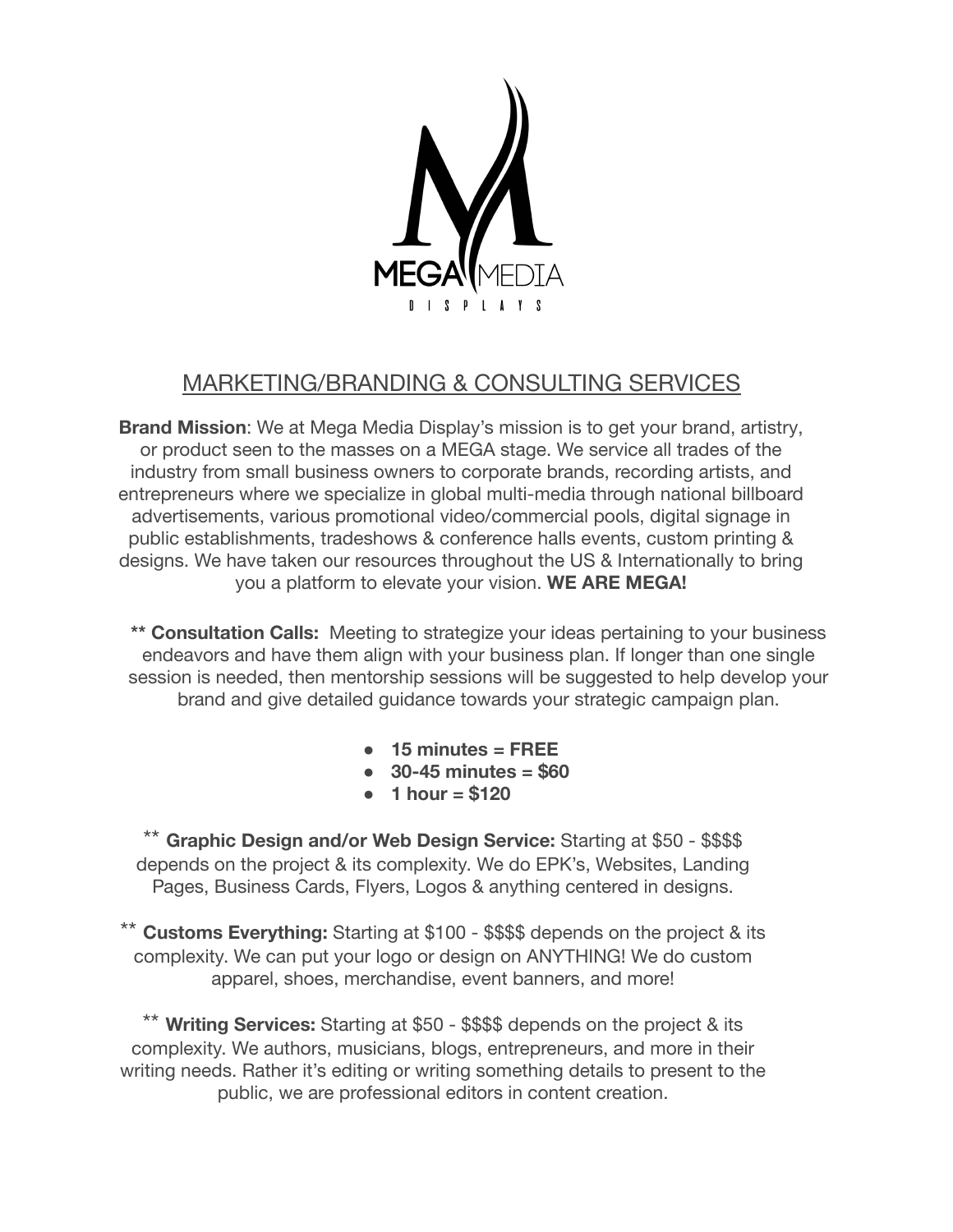**\*\* Business Mentorship (Coaching):** Our Expert Business Coach, *Nabria Mckenzie* has worked for some of the leading companies & public figures globally for over 20yrs. From Google to BET network to even modern-day African Royalty with branding & strategy outlines! She's helped quide clients into securing financial freedom with their financial expansion of over \$10M in investment and others with a minimum of 10K in just one month with new business startups. Taking their single idea from zero dollars to 6-8 figures.

These coaching services are great for 1-ON-1 mentorship for adults or youth, group/conferences seminar, or virtually to start-up entrepreneurship for adults or young youth. Partnering strategy with mindset and accountability to aid in your success. Let's take your passionate idea and make it into a profitable business, there are no limits when you know you are Mega!

- **● \$850/monthly**
- **● \$5000/6-months**
- **● \$8000/12-months**
- **● Class Mentorship (15-30): \$1500**
- **● Seminars/Conference: Starting at \$3000**

\*\* **MEGA Billboards Service:** All our billboard placements are throughout the US. We have standard & digital billboards in some of the highest volume locations like in the heart of Times Square, Los Angeles, Vegas, Salt Lake City & Atlanta. **We make your design, we track your analytics to show you how many times you've got shown, we get you seen on a MEGA scale!**

**Digital Billboards:**

- Any Other State: **1-Day \$400 │ Weekend Special \$600 │ Week Special \$1200│ 2-Week Special \$2000 │Full Month \$2500**
- Los Angeles: **1-Day \$600 │ Weekend Special \$800 │ Week Special \$1500 2-Weeks \$2500 │ Full Month: \$5000**
- Atlanta: **1- Day \$600 │ Weekend Special \$800 │ Week Special \$1500 │ 2-Weeks \$2500 │ Full Month: \$5000**
- Salt Lake City: **1-Day \$600** │ **Weekend Special \$800 │ Week Special \$1500 │ 2-Weeks \$2500 │ Full Month: \$5000**
- Times Square: **1-Day \$600** │ **Weekend Special \$800 │ Week Special \$1500 │ 2-Weeks \$2500 │ Full Month: \$5000**

**Standard Billboards:**

**Starting price of \$30,000 for a consultation for pricing packaging depending on locations and the billboard that's needed. \*\* Important NOTE: These prices are subject to change once our special is over, starting on Nov. 1ST, 2021!**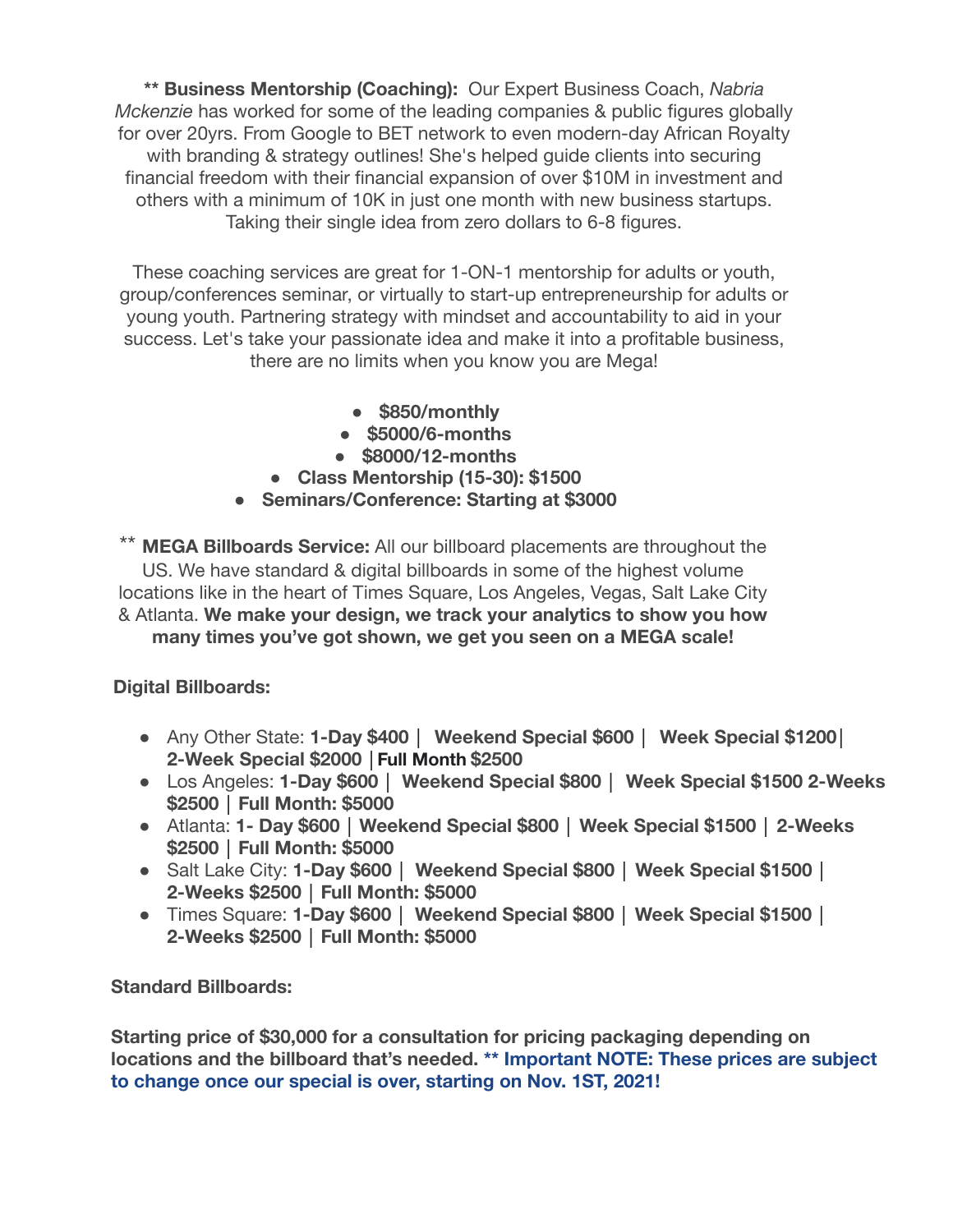### **Available Locations For Billboards**

- [Alabama](https://www.blipbillboards.com/billboard-locations/alabama/)
- [Arizona](https://www.blipbillboards.com/billboard-locations/arizona/)
- [Arkansas](https://www.blipbillboards.com/billboard-locations/arkansas/)
- [California](https://www.blipbillboards.com/billboard-locations/california/)
- [Colorado](https://www.blipbillboards.com/billboard-locations/colorado/)
- [Connecticut](https://www.blipbillboards.com/billboard-locations/connecticut/)
- [Florida](https://www.blipbillboards.com/billboard-locations/florida/)
- [Georgia](https://www.blipbillboards.com/billboard-locations/georgia/)
- [Idaho](https://www.blipbillboards.com/billboard-locations/idaho/)
- [Illinois](https://www.blipbillboards.com/billboard-locations/illinois/)
- [Indiana](https://www.blipbillboards.com/billboard-locations/indiana/)
- [Kansas](https://www.blipbillboards.com/billboard-locations/kansas/)
- [Montana](https://www.blipbillboards.com/billboard-locations/montana/)
- [Kentucky](https://www.blipbillboards.com/billboard-locations/kentucky/)
- [Louisiana](https://www.blipbillboards.com/billboard-locations/louisiana/)
- [Maryland](https://www.blipbillboards.com/billboard-locations/maryland/)
- [Massachusetts](https://www.blipbillboards.com/billboard-locations/massachusetts/)
- [Michigan](https://www.blipbillboards.com/billboard-locations/michigan/)
- [Minnesota](https://www.blipbillboards.com/billboard-locations/minnesota/)
- [Mississippi](https://www.blipbillboards.com/billboard-locations/mississippi/)
- [Missouri](https://www.blipbillboards.com/billboard-locations/missouri/)
- [Nebraska](https://www.blipbillboards.com/billboard-locations/nebraska/)
- [Nevada](https://www.blipbillboards.com/billboard-locations/nevada/)
- [New Mexico](https://www.blipbillboards.com/billboard-locations/new-mexico/)
- [New Jersey](https://www.blipbillboards.com/billboard-locations/new-jersey/)
- [New York](https://www.blipbillboards.com/billboard-locations/new-york/)
- [North Carolina](https://www.blipbillboards.com/billboard-locations/north-carolina/)
- [North Dakota](https://www.blipbillboards.com/billboard-locations/north-dakota/)
- [Ohio](https://www.blipbillboards.com/billboard-locations/ohio/)
- [Oklahoma](https://www.blipbillboards.com/billboard-locations/oklahoma/)
- [Oregon](https://www.blipbillboards.com/billboard-locations/oregon/)
- [Pennsylvania](https://www.blipbillboards.com/billboard-locations/pennsylvania/)
- [South Carolina](https://www.blipbillboards.com/billboard-locations/south-carolina/)
- [South Dakota](https://www.blipbillboards.com/billboard-locations/south-dakota/)
- [Tennessee](https://www.blipbillboards.com/billboard-locations/tennessee/)
- [Texas](https://www.blipbillboards.com/billboard-locations/texas/)
- [Utah](https://www.blipbillboards.com/billboard-locations/utah/)
- [Virginia](https://www.blipbillboards.com/billboard-locations/virginia/)
- [Washington](https://www.blipbillboards.com/billboard-locations/washington/)
- [Wisconsin](https://www.blipbillboards.com/billboard-locations/wisconsin/)
- [Wyoming](https://www.blipbillboards.com/billboard-locations/wyoming/)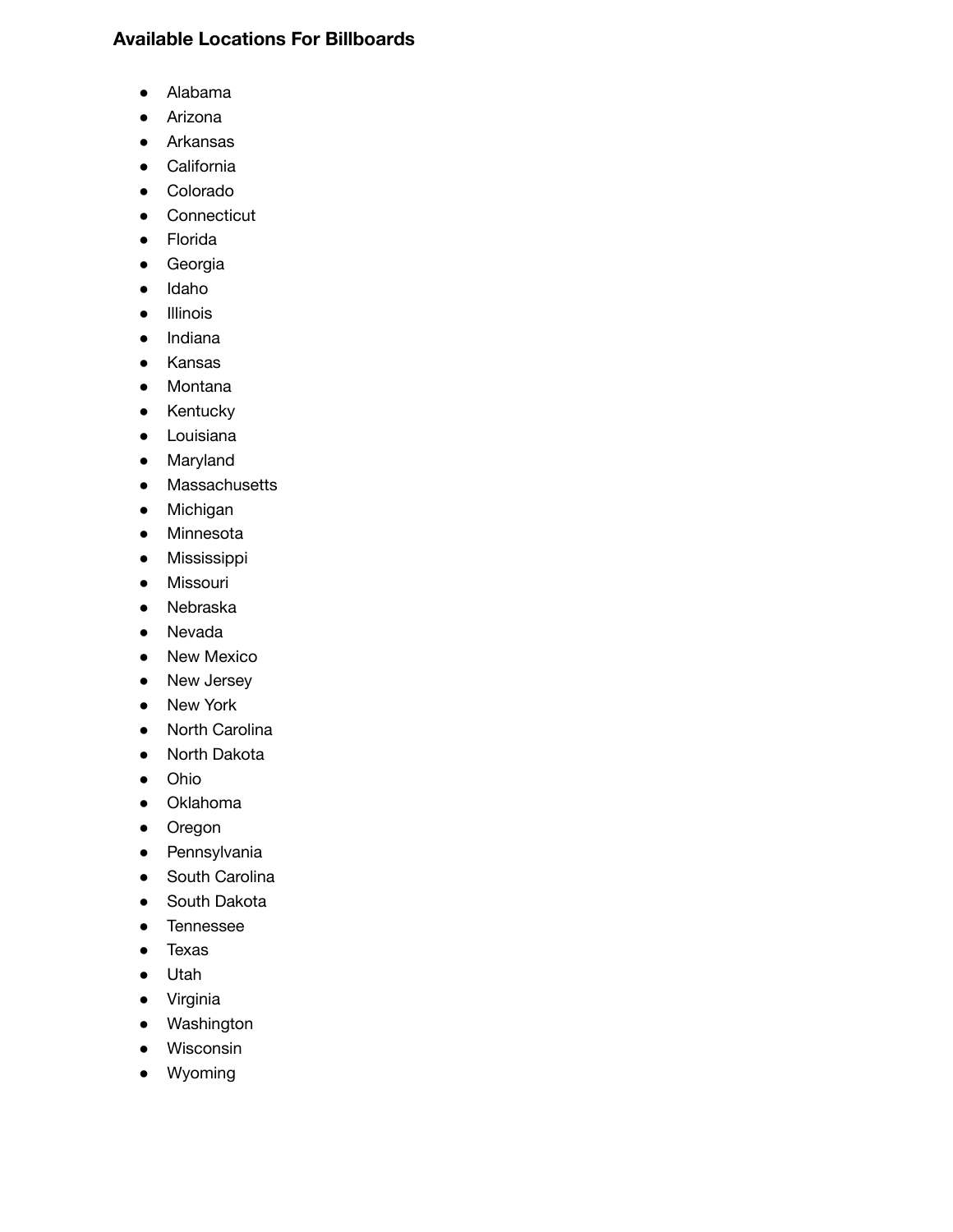Digital Signage: We provide customized solutions for business owners to display their products or service implementing a digital signage system, small or large, doesn't have to be complicated, or expensive. What it needs to be is beyond reliable, engaging, and entertaining. Prices vary depending on the number of displays needed and information for the system. Contact us for more info. **We make your design, build & program the equipment so you'll be able to provide an engaging experience.**

# **TELEVISION AND VIDEO PLACEMENT**

**Let's get your music/or commercial heard by millions! We are offering airplay on national television programs & video pools in different public establishments. Our list isn't limited to this. For a full list of inquiries and to build special packages we can set up a consultation. It all depends on your branding needs!! See available networks & pricing below.**

- BET
- BET Jams
- BET Soul
- BET HER
- BET GOSPEL
- FUSE MUSIC
- FUSE ON DEMAND
- MTV (US/Canada/Europe/Africa/Asia/Australia)
- MTV JAMS
- MTV LIVE
- MTV U
- MTV Video On Demand
- Much Music (Canada)
- Music Choice (VOD, Online & MC App)
- Revolt TV (Broadcast & Online)
- CMT
- Nickelodon
- Nickmusic
- TeenNick
- Tempo (International)
- Trace TV (Europe & Africa)
- Vh1 (International)
- MTV Latin America (International)
- MTV Tres (International)
- OFive TV (International)
- LOGO
- God TV (Christian Programming International)
- Heart TV (International)
- Stingray (VOD, Online & App)(North America)
- Pluto TV
- Clubbing TV
- The Chubb Show / OK TV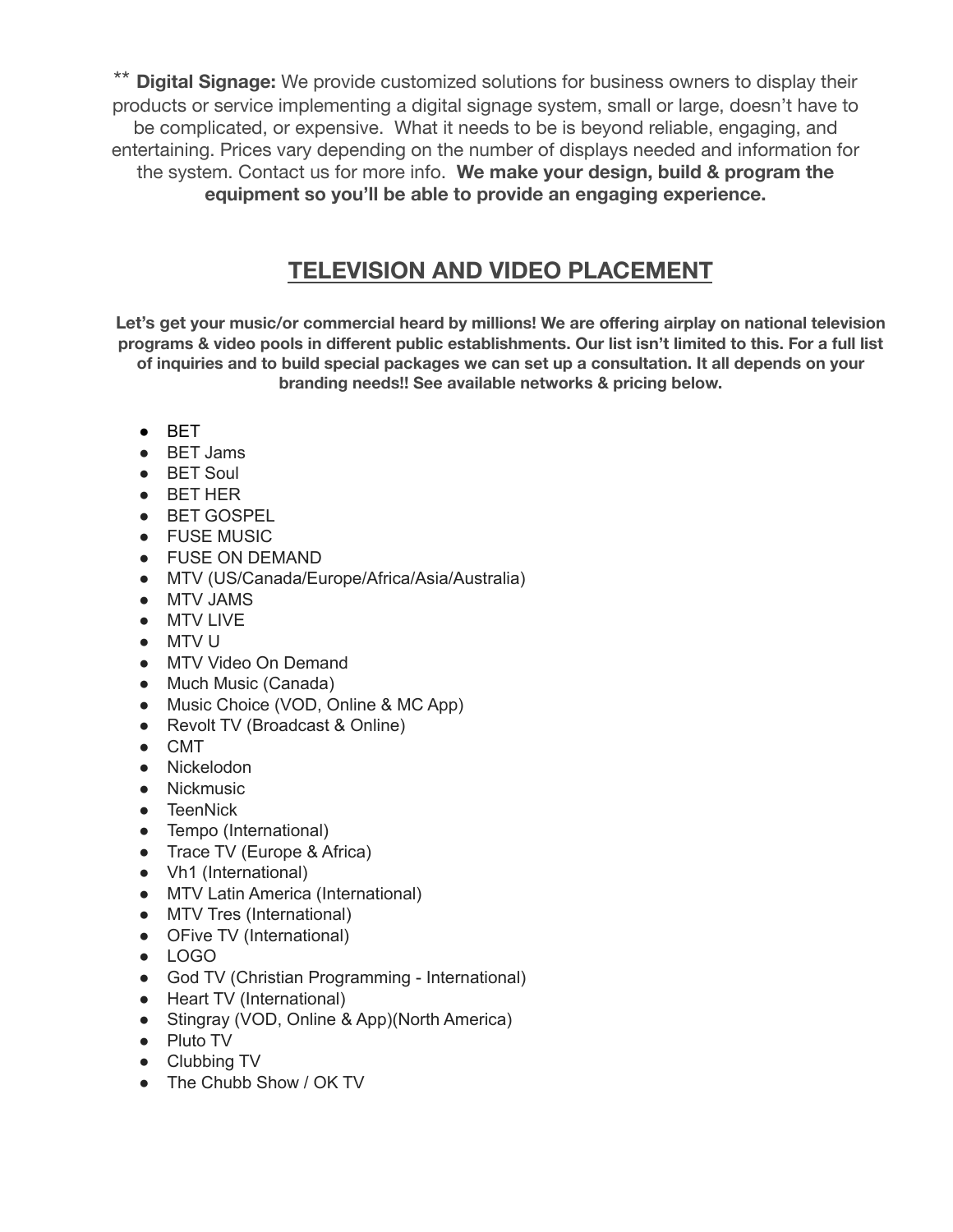- MTV VOD
- Stingray\*\*
- Vlad TV \*\*
- Indie Artist Music TV
- Reggae Central TV
- Untapped TV
- Spirit TV
- The Country Network
- Hip Hop Zone

Over 4,000 Locations include New York Sports Clubs, Washington Sports Clubs (D.C.), Boston Sports Clubs, Philly Sports Clubs, Retro Fitness, LA Fitness\*\*, 24 Hr Fitness, Planet Fitness\*\*, Gold Gym\*\*, Powerhouse, Lifetime Fitness, Bally's, Lifestyle Fitness, YMCA, and a ton of smaller regional chains.

- DTLR\*\*
- MGM Grand Hotel & Casino
- The Hard Rock Cafe
- Dick's Sporting Goods

\*\* Pricing for **One-Play is \$400** for **3-Plays \$900** and for **6-Plays it's \$1500.** Custom monthly packages or strategic media campaigns for networks can be discussed in a consultation for our service.

# **Media Outlet Placements**

All placements take about 7-14 days to post. Prices are in U.S Currency. We write for your publication and we distribute to multiple major outlets.

#### **Music and Entertainment Outlets:**

The Source **\$1,200** Vibe **\$2,300** (May take longer than 7-14 day period) IHeartRadio Interview **\$2,700** The Hype Magazine **\$1,000** Swagger Magazine- **\$1,500** Swagger Magazine Cover- **\$4000** Disrupt Magazine **\$800** Fader - **Please Inquire** XXL Magazine Print - **Please Inquire**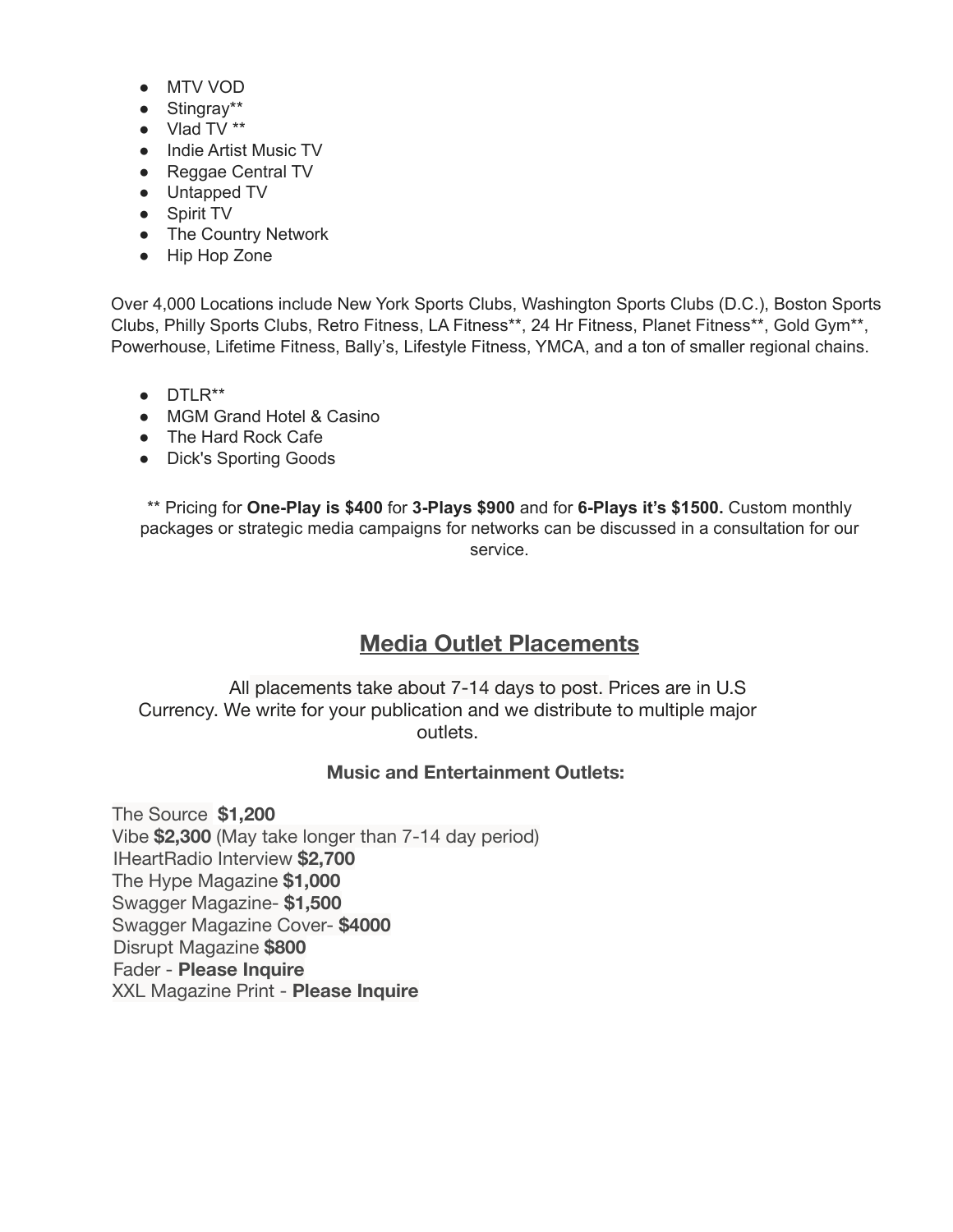All these brands are under the **\$600** package to see what blog would approve your article to be displayed on their platform.

- AllHipHop
- HipHopDX
- Raptology
- HipHopWired
- Rap-up
- SOHH
- TheSource
- RapCastle
- XXLmag
- Bossip
- OkayPlayer
- RapRadar
- TheHypeMagazine
- AllRapNews
- DopeFuture
- **•** HipHopWeekly
- Ok-Tho
- StreetMoneyMagazine
- AllUnsigned
- Complex
- HipHopPush
- IndieHipHop
- Rap-Up
- RapMajor
- Thisis50

### **All news is Google approved and will rank in Google search results.**

Hip Hop Weekly \$750 Hip Hop Weekly Interview \$1000 Sheen Magazine \$2,000 Sheen Magazine Interview \$2,500 Sheen Magazine Print - Please Inquire

## **News (Business, Finance & Lifestyle) Outlets**

- The View
- Good Morning America
- Paper
- Vanity Fair
- Vogue
- People
- Cosmopolitan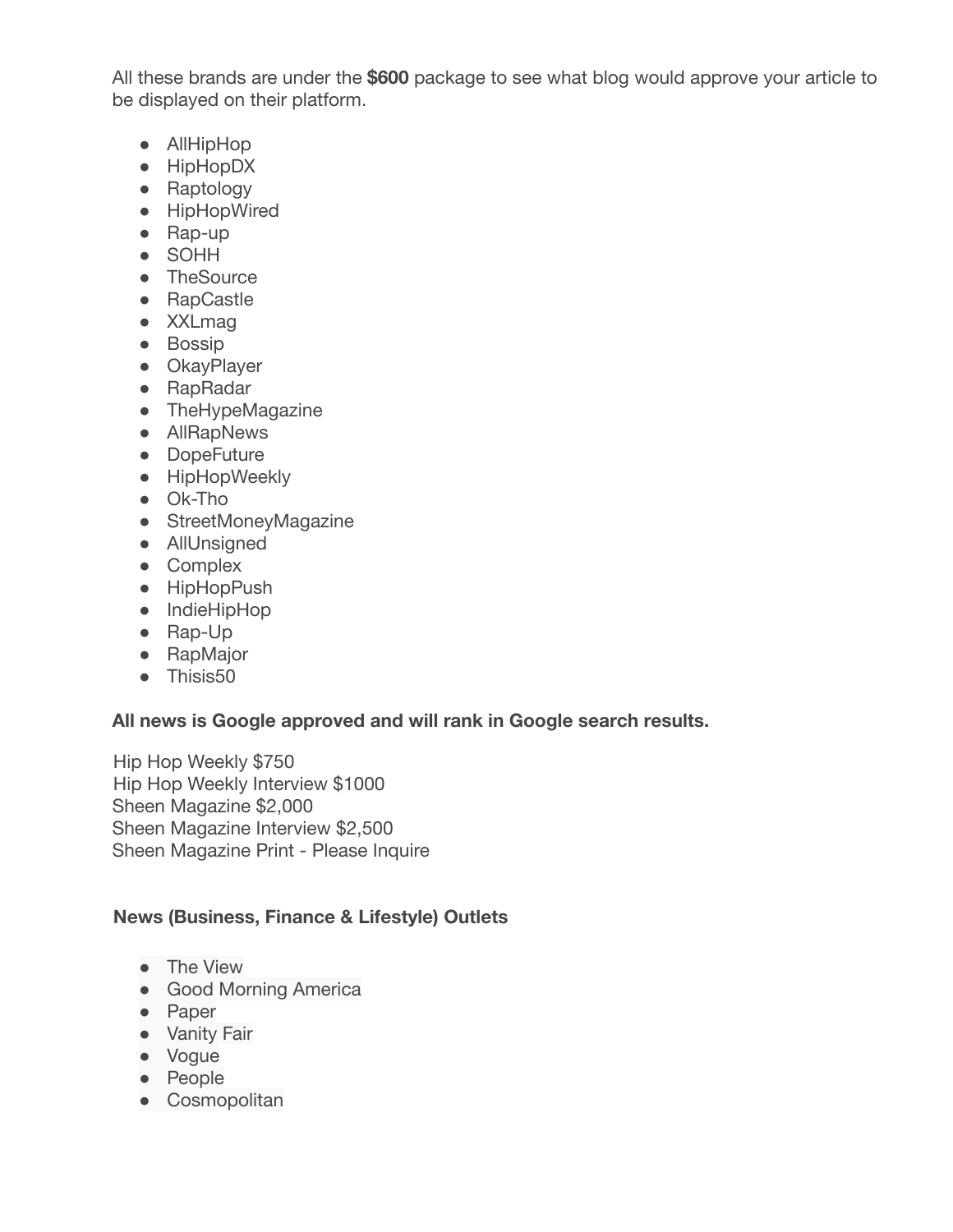- GQ
- Time
- Forbes
- Bloomberg
- Digital Journal
- The New York Times
- Medium
- USA Today
- ABC
- NBC
- VoyageLA
- American Daily Post
- American Reporter
- LapalMe Magazine (Print and Digital)
- Yahoo News
- Yahoo Lifestyle
- Yahoo Finance
- Yahoo Sports
- Business Insider | Market Insider
- Associated Press
- Time Business News
- Entrepreneur
- Forbes USA
- Forbes India
- Google News Placement

Pricing can be provided after knowing more about the PR Campaign you are trying to build around your business or brand. We can construct a unique PR campaign for you for your launch, business, or music endeavors.

## **RADIO CAMPAIGNS**

#### **SIRIUS XM**

**HIP HOP NATION - \$7,500** 4-8 Spins 30 Days

**SHADE 45 - \$8,500** 8+ Spins 30 Days

**THE HEAT – \$8,700** 9+ Spins 30 Days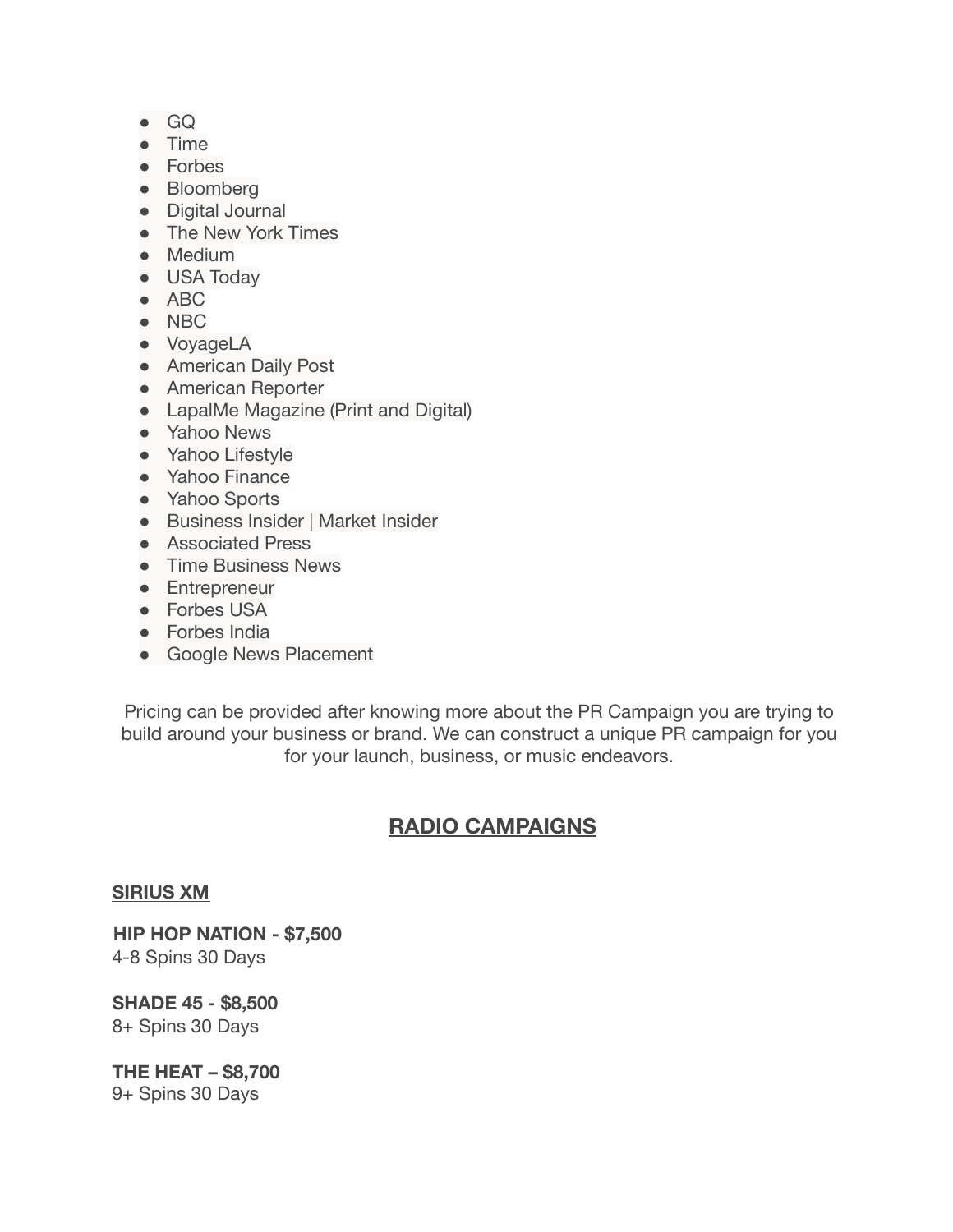### **SHADE 45 – \$5,000**

4+ Spins 30 Days

### **FM RADIO**

3 Stations - \$5k 5 Stations - \$7k 7 Stations - \$9k All shows - \$12k

Breakfast Club + the Hottest radio shows promo pack includes:

- 11 Station Campaign
- Your song in Rotation for 60 DAYS.

Each station will play your song 1-3 times per day.

- **\*\* On Air with Ryan Seacrest** Airtime: 4pm 8pm PST/7pm 11pm EST
- **\*\* The Steve Harvey Morning Show** Airtime: 11pm 3am PST/2am 6am EST
- **\*\* The Breakfast Club** Airtime: 7am 11am PST/10am 2pm EST
- **\*\* The Power Hour** Airtime: 11am 12pm PST/2pm-3pm EST
- **\*\* The Sheryl Underwood Show** Airtime: 3am 7am PST/6am-10am EST
- **\*\* The Traffic Jam** Airtime: 3pm 4pm PST/6-7pm EST

**LIST OF STATIONS BELOW: Can be provided.**

# **RADIO PRESS RUNS**

**3 interviews guaranteed - \$5,000**

**5 interviews guaranteed - \$7,000**

- **Miasia Symone** *(Streetz 94.5 ATL)*
- **Dj Meechie** *(Hot 937 CT)*
- **Dj Edubble** *(Jamn 945 BOSTON)*
- **Ayeeedubb** *(K975 NC)*
- **Mariana** *(99.1 Kggi LA)*
- **SussOne** *(Power1051 NY)*
- **Tone Kapone** *(wgci CHI)*
- **Kalisha Perera** *(The Playlist LA)*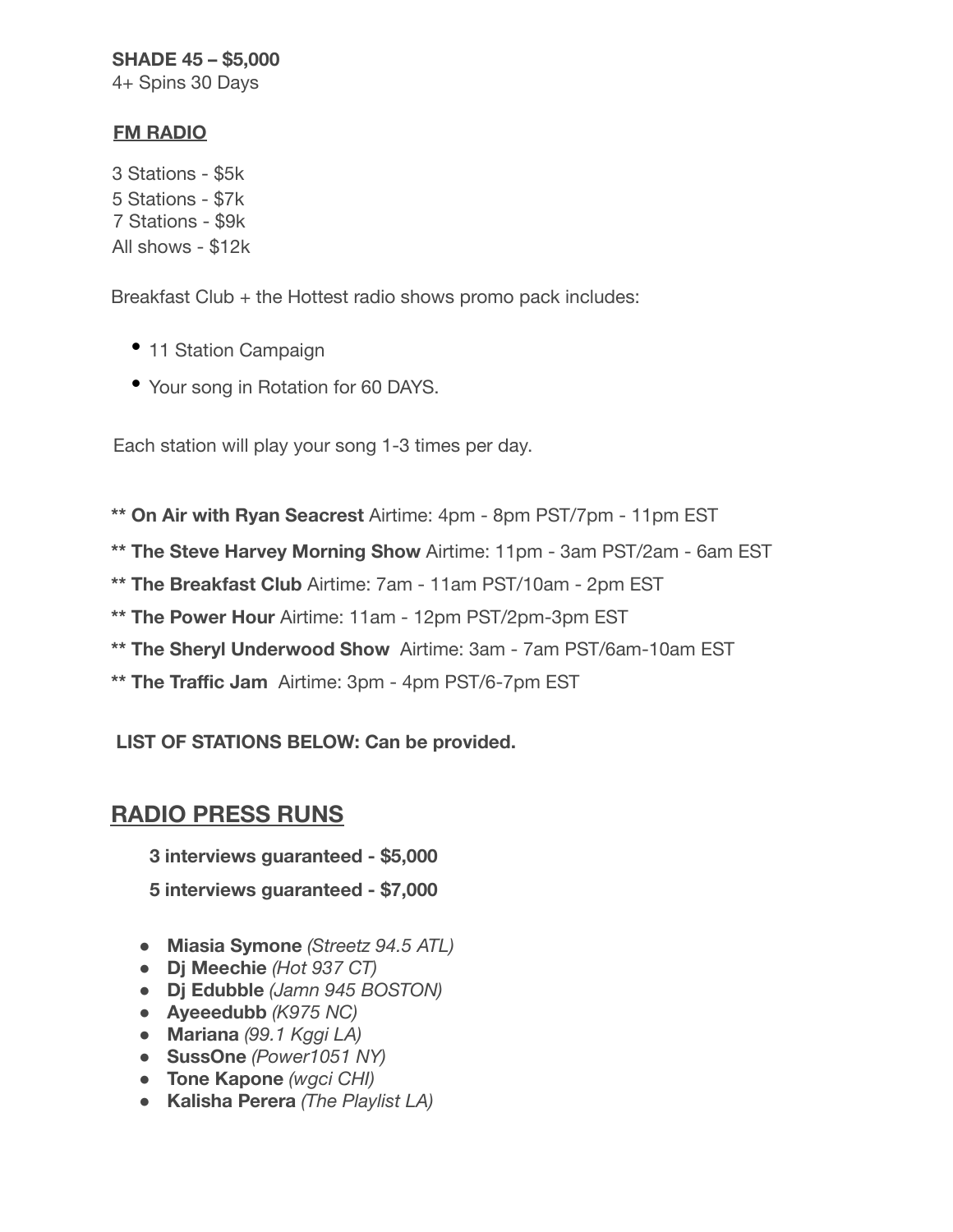- **Tallie Spencer** *(Remixd Mag)*
- **DjCarisma** *(Power106)*
- **Djself** *(Power 105.1)*
- **Djwallah** *(Hot 97)*
- **Bobby Trends** *(Hot97)*
- **Young Chow** *(Hot97)*

## **Write My Press Release ONLY: \$350**

A press release is a document that serves as a marketing and promotional tool to alert the press of what you have going on.

## **Become My Personal PR**

Price varies depending on the project size. Schedule a consultation to know more.

## **Marketing Strategy Plan: \$600**

A strategy to plan your schedule rollout of content. The plan includes multiple strategies to creatively introduce your business and most importantly, how your brand will impact your target audience.

## **Social Media Implementation: \$800**

This is the execution of the marketing strategy. We will create the content for you to implement through your social media (Instagram story templates, Instagram feed templates, etc. for 2-months.)

## **Content/Branding Preparation Package: \$2,500 - \$3000**

You will have a strategic plan created for you, a detailed summary that will prepare your professional branding. A professionally branded photoshoot on up to 2 locations outdoors or in-studio with up to 3 looks, a professional makeup artist is (optional) and will alter the pricing, a videographer for shooting reels for mini promo.. Between up to 30 seconds or 1- minute depending on the amount of content captured. You will get all RAW photos and video with up to 4 edited photos professionally and one edited promo video reel. Additional edited content can be purchased separately for an additional charge.

## **EPK: \$300**

This EPK would average out to be 3 pages. If you would like more pages than that then it would be an additional \$60 per page. We would need professional photos of you that you want to be included, as well as the specific categories (ex: previous achievements, Bio, etc). This offer has 3 minor revisions attached to its package if needed.